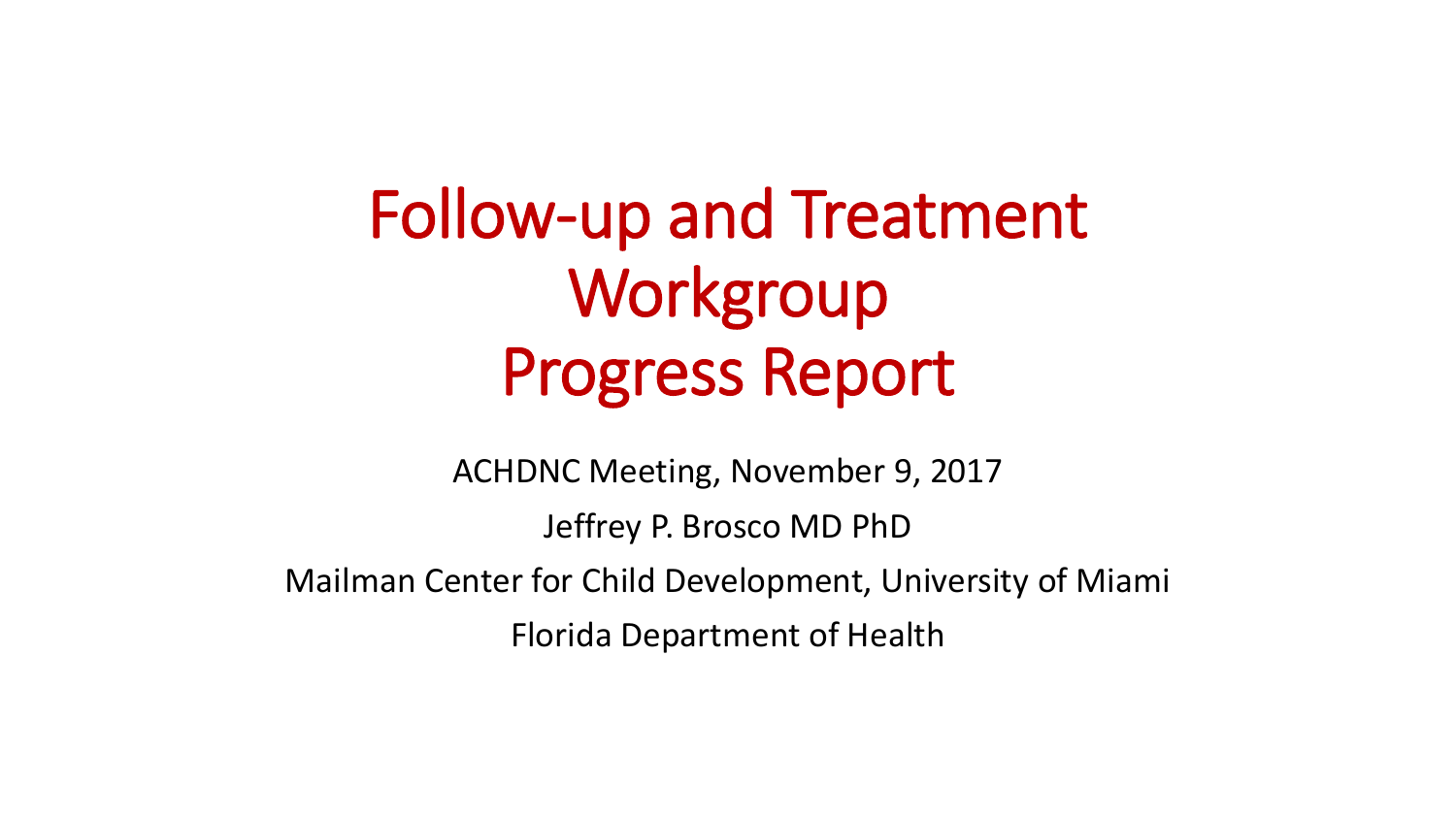## 2017 Follow-up and Treatment Workgroup

#### **ACHDNC MEMBERS**

- • Jeffrey P. Brosco, MD, PhD (FUTR Chairperson)
- Susan A. Berry, MD
- • Kamila B. Mistry, PhD, MPH
- • Annamarie Saarinen

#### **ORGANIZATION REPRESENTATIVES**

- Carol Greene, MD
	- Society for Inherited Metabolic Disorders
- Christopher A. Kus, MD, MPH (FUTR Co-Chair) Association of State & Territorial Health Officials
- Robert J. Ostrander, MD Family Practice Physician

#### **WORKGROUP MEMBERS**

- Amy Brower, PhD
- Christine S. Brown, MS
- • **Kathryn Camp, MS, RD**
- Debra Freedenberg, MD, PhD
- Kathryn Hassell, MD
- Nancy Doan Leslie, MD
- Sylvia Mann, MS, CGC
- **Jana Monaco**
- • Margie A. Ream, MD, PhD
- Joseph H. Schneider, MD, MBA, FAAP
- Janet Thomas, MD
- • **Alan E. Zuckerman, MD, FAAP**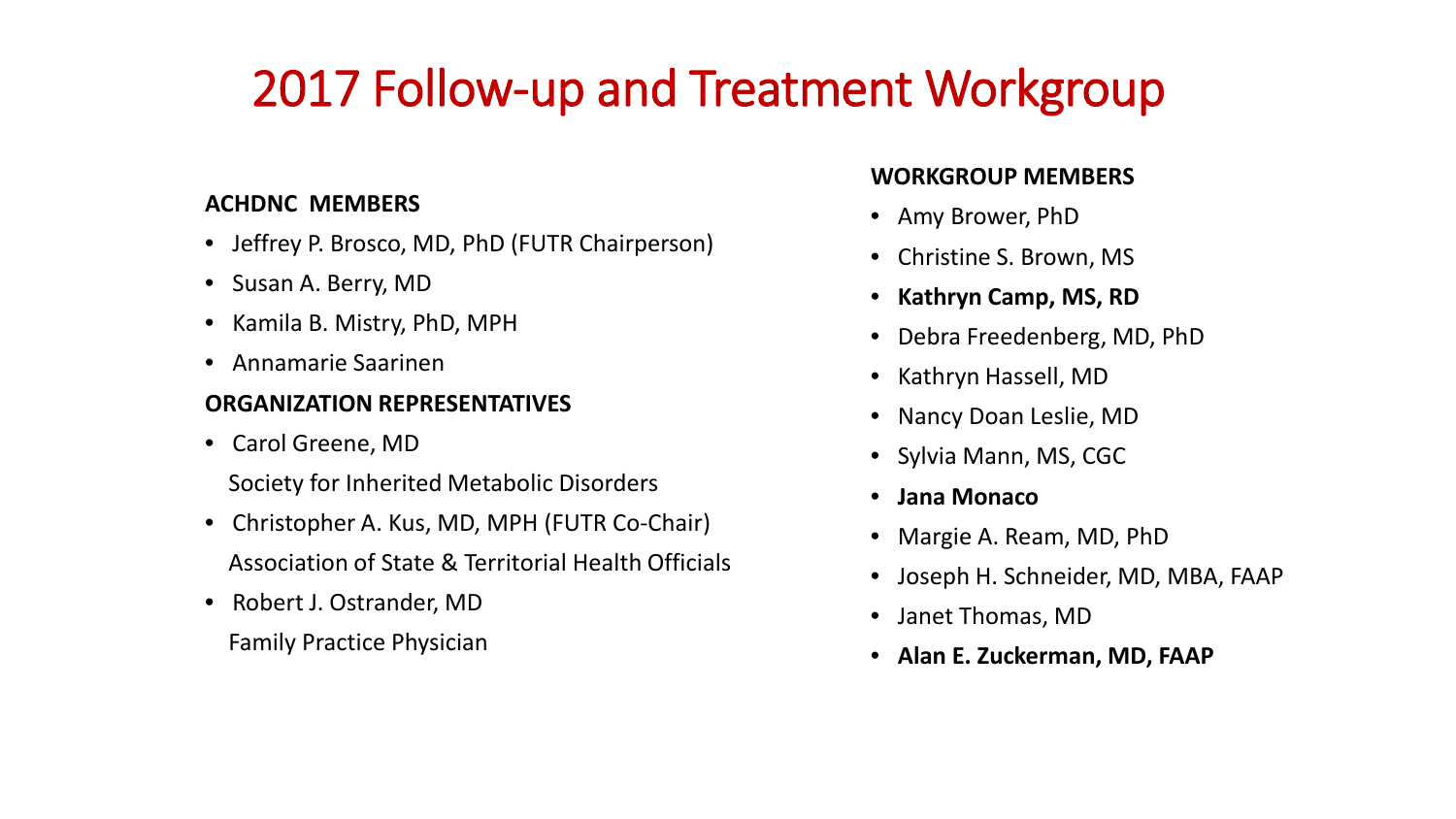# Proposed Future Workgroup Activities

- 1. Environmental scan follow the work of Kemper and Lam et al and contribute information
- 2. Create a "Roadmap" to a practical system of NBS LTFU
	- "L" = "long-term," "longitudinal," "lifespan"
- 3. Medical Foods for Inborn Errors of Metabolism publication
- 4. Quality Measures complete report; consider options for next steps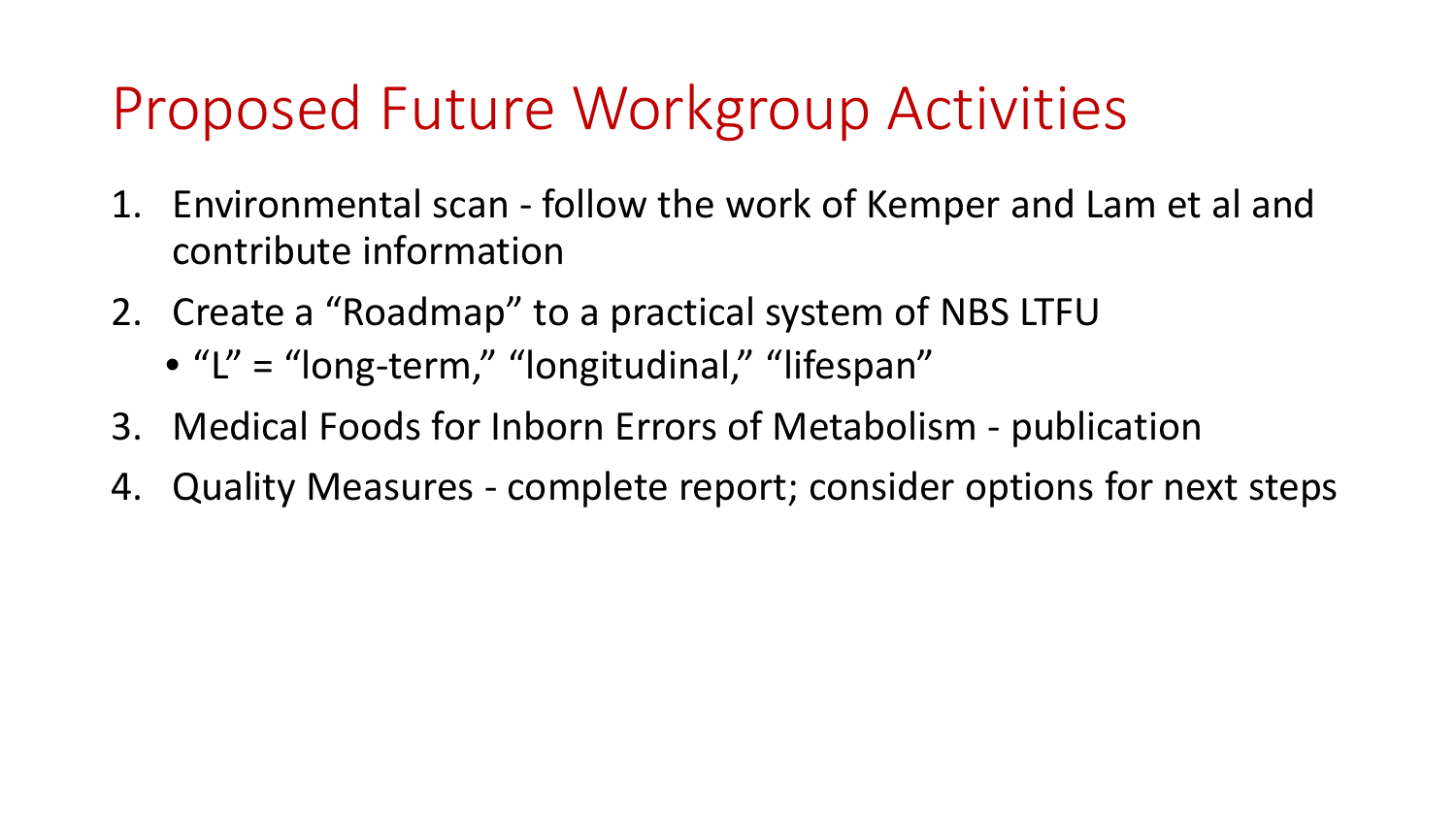# Two Sub-workgroups (Activities 3 and 4)

- Medical Foods for Inborn Errors of Metabolism
	- Report completed, final stages of editing
	- Publication planned; Sue Berry, lead (Feb)
- Quality Measures for Long-term Follow-up
	- • Alan Zuckerman (lead), Carole Greene, Kamila Mistry, Margie Ream, and many more
	- Final report ACHDNC review (Feb)
		- Revise "Executive Summary" (Nancy, Carole, Joe)
		- Clarify "next steps" section (entire workgroup)
		- Add final pieces (tables, appendices, etc.)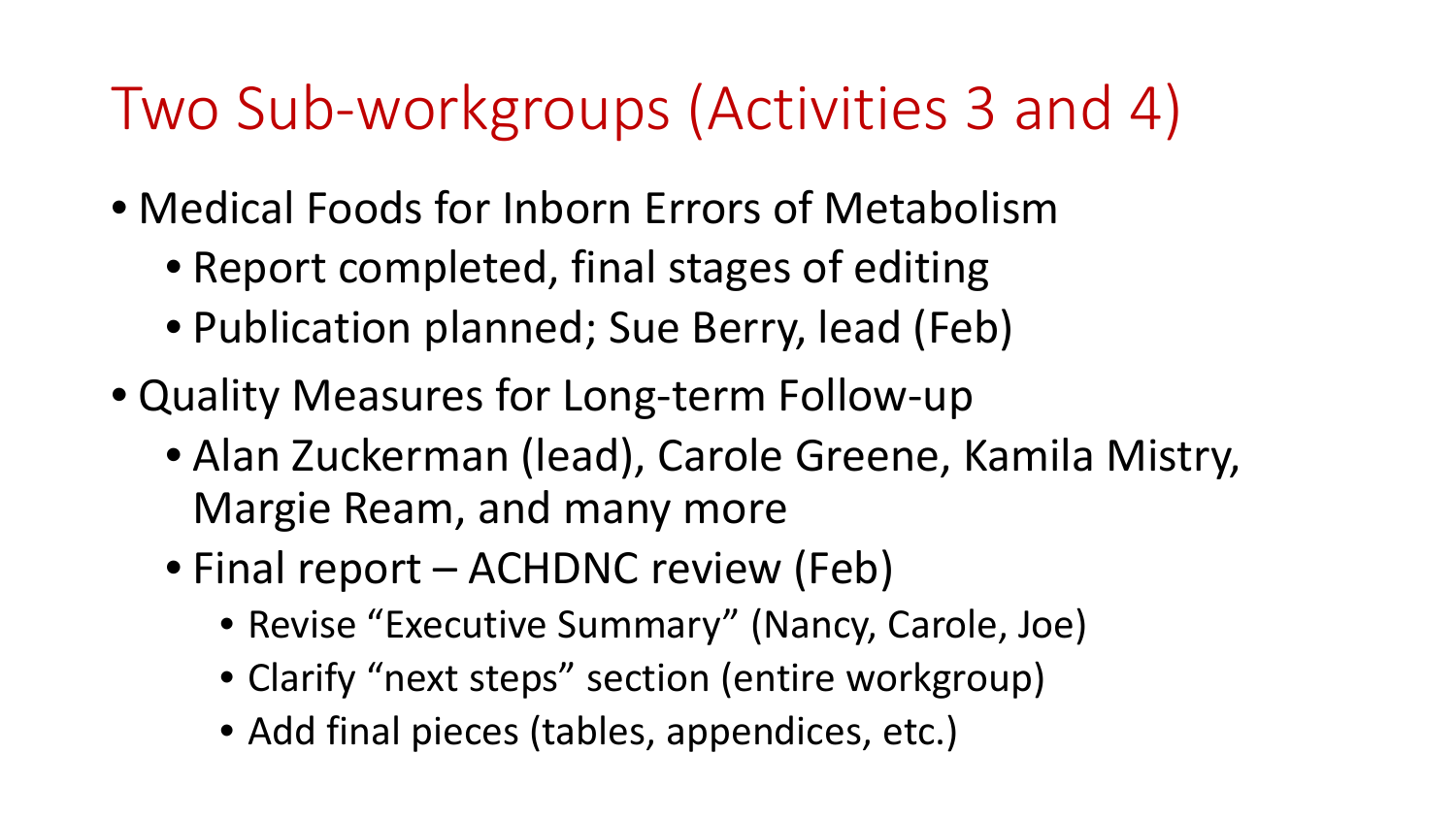## Workgroup Activity 1: Environmental Scan

#### **1. Intended Purpose**

 NBS conditions (provide information for stakeholders) – contribute • Document current activities and identify key gaps in long-term follow-up of knowledge to ongoing efforts in this area (Kemper et al) and utilize the environmental scan to help frame future work

### **2. Need, gap, or barrier/challenge the activity is addressing**

- Many LTFU activities; many gaps no one person has "whole picture"
- • (medical foods and quality measures sub-workgroups, our 10/26/17 conference call, combined experiences of the group)
- **3. Type of Activity and/or Intended Final Product** 
	- Collaborate with Kemper/Lam team to help ensure best work product
- **4. Estimated Timeline** 
	- **July 2018**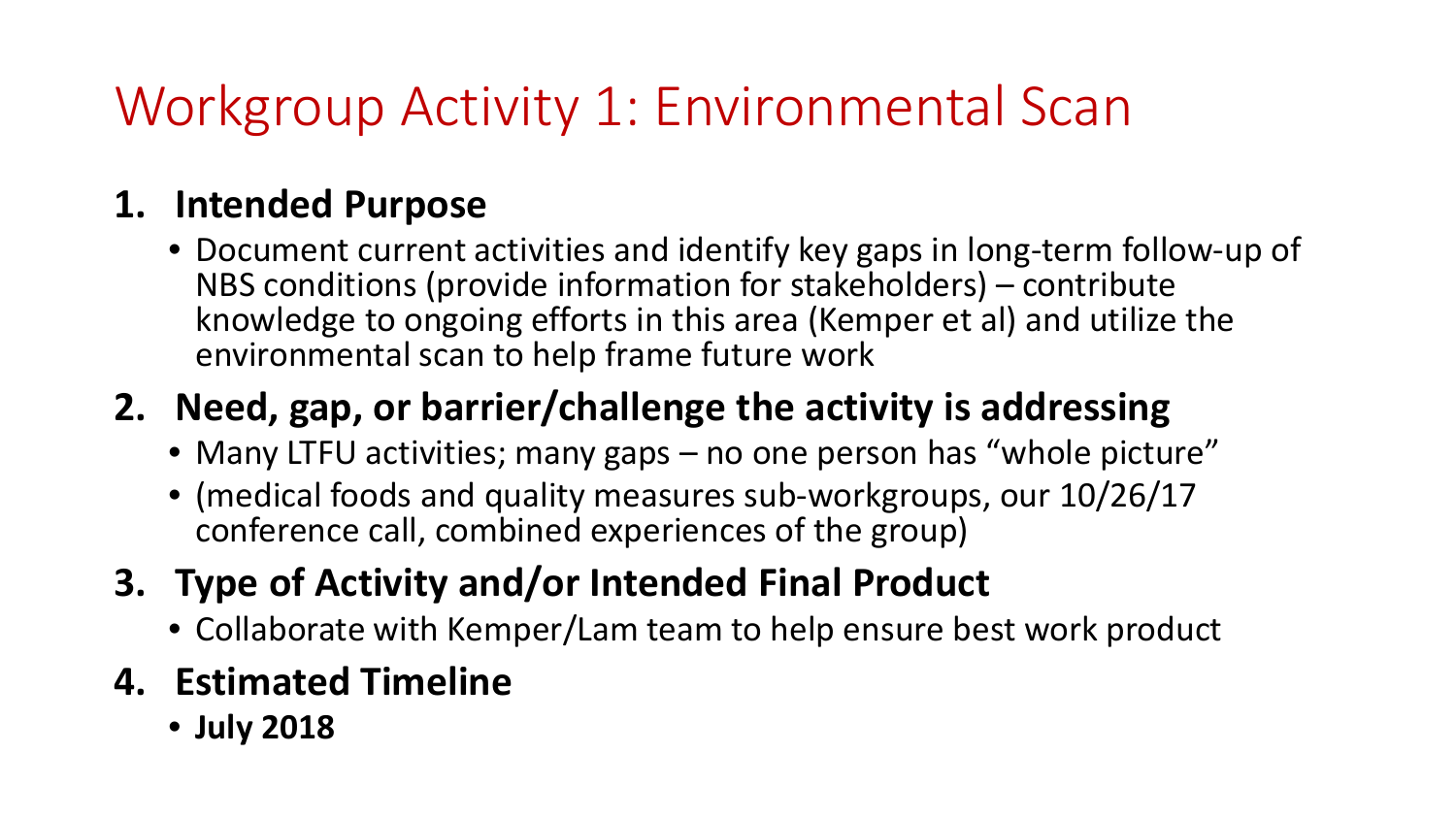### Roadmap to a "Federated System" of LTFU (treatment)

| Outcomes                                                                                                                                                                                                                                           | <b>Primary Drivers</b>                                                                                             | <b>Measure Concepts (%)</b>                                                                                                                                                                                                                         |
|----------------------------------------------------------------------------------------------------------------------------------------------------------------------------------------------------------------------------------------------------|--------------------------------------------------------------------------------------------------------------------|-----------------------------------------------------------------------------------------------------------------------------------------------------------------------------------------------------------------------------------------------------|
| Improved survival and<br>well-being for individuals.<br>with specific screened<br>congenital conditions<br>Measures:<br>• Mortality<br>Major complications<br>· Function<br>· Growth & development<br>· Patient/family experience<br>· Disparities | Rapid and Reliable<br>Detection and Diagnosis                                                                      | Population screened<br>۰.<br>- Abnormal screens with timely follow-up<br>Confirmed cases obtaining timely treatment<br>٠.                                                                                                                           |
|                                                                                                                                                                                                                                                    | Provision of Evidence-based<br>Therapeutic and Habilitative<br>Care                                                | Patients receiving care consistent with guidelines                                                                                                                                                                                                  |
|                                                                                                                                                                                                                                                    | Coordination and Integration<br>of Services to Address Holistic<br>Spectrum of Child- and<br>Family-centered Needs | Patients with care plans<br>Patients obtaining care in a medical home<br>Patients with assessed growth & development<br>Patients receiving genetic services<br>ă.<br>Patients with effective transition<br>Patients receiving reproductive services |
|                                                                                                                                                                                                                                                    | Mechanisms for Continuous<br>Improvement of Care,<br>Discovery and Innovation                                      | Surveillance systems<br>÷.<br>Patients in registries<br>Patients in clinical studies or trials                                                                                                                                                      |

Hinton et al, 2016